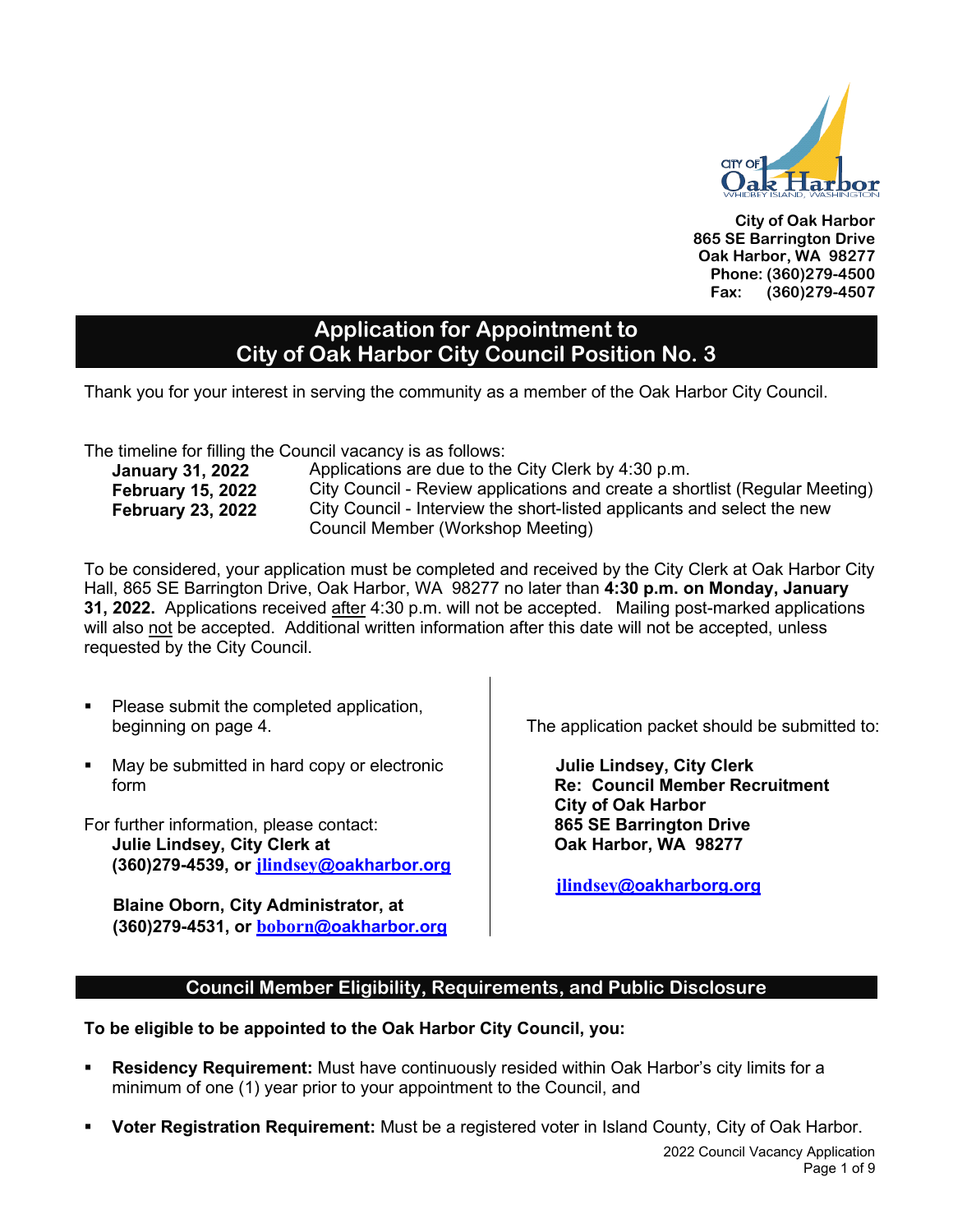#### **Please note that:**

- Once a Council Member application is filed with the City, it is a public record available to the public.
- The applications received from all candidates who meet the minimum requirements of State law, along with the answers to the supplemental questions, will be posted on the City of Oak Harbor's website as part of the Council's meeting packet the week of the initial interview.
- If you are appointed to the vacant position by a majority vote of the City Council, your term will expire on the date that the November 2023 General Election is certified.
- If appointed, you will be required by State law to file financial disclosure statements with the Washington Public Disclosure Commission [\(www.pdc.wa.gov\)](http://www.pdc.wa.gov/)

#### **City Council Duties and Compensation**

The Oak Harbor City Council is the legislative authority of the City of Oak Harbor. The City operates under a Mayor – Council form of government. The seven-member City Council serves as the legislative body of the City. The Council is responsible for setting policy, adopting the annual budget, adopting laws, determining the services to be provided and the funding levels for those services, and appointing citizens to its advisory boards and commissions.

The duties of a City Council Member will likely involve an average minimum commitment of 18 – 20 hours per month for preparation, participation, and attendance at various meetings and community activities. Beyond the broad duties previously mentioned, Council Member duties include, but are not limited to:

- Attendance is required at regular City Council meetings which are held on the first and third Tuesday evenings of each month with the exception of one meeting per month in July and August on the first Tuesday of these two months. Meetings begin at 6:00 p.m. and can run to 9:00 p.m. and occasionally later. From time to time, the Council or Mayor may call special Council meetings to handle City business. Attendance is also required at Council retreats.
- Council Members are expected to attend Monthly Workshop meetings as well, which have been held on the fourth Wednesday of every month. During the months of November and December, they meet on the third Wednesday of the month to accommodate the holidays. Council Members are also expected to serve on regional boards and commissions, and to represent the City Council at various community functions. These meetings and functions can occur before or during business hours and may also occur during the evening or weekend.
- Some travel is expected locally, regionally, and/or within the State of Washington, involving various organizations of which the City of Oak Harbor is a member. Council Members may also, at their discretion travel and attend training, education, and/or participate in other organizations at the local, regional, State, or in some instances, the national level. Travel, education, and training expenses for local, regional, State, and national activities are reimbursed in accordance with City policy applicable to all employees and City officials, subject to the budgetary limit set for each Council Member and for the City Council as a whole.

The monthly Council Member salary as of January 1, 2022 is \$737.00 per month plus benefits for the Member only.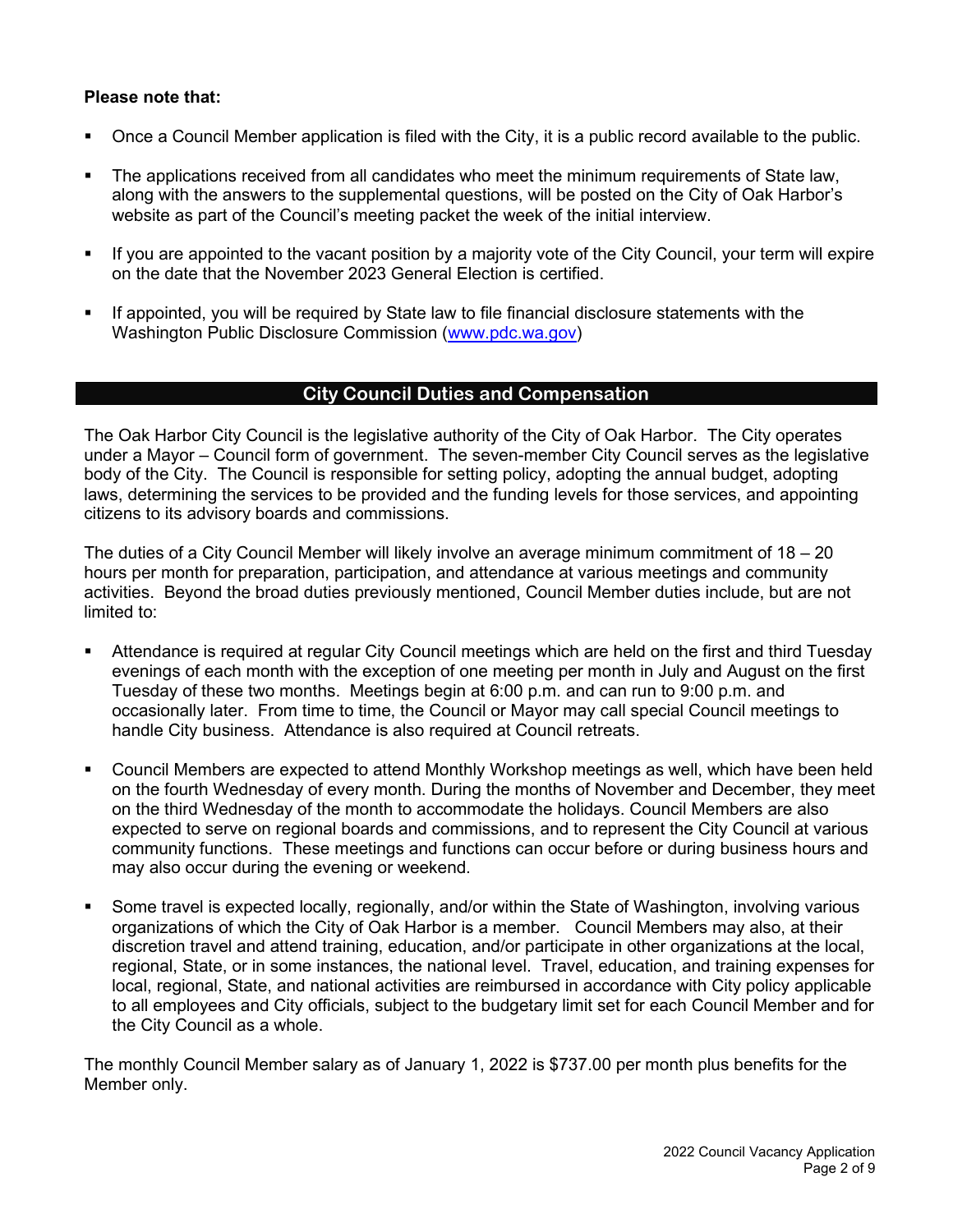### **Interview Questions – February 23, 2022**

Each candidate selected for an interview should come to the interview prepared to speak to the following questions:

- 1. Why do you want to serve on the City Council?
- 2. What experiences, talents or skills do you bring to the Council and community that you would like to highlight?
- 3. Are there any regional issues or forums in which you have a particular interest or expertise? (e.g. transportation, water supply, human services, water quality, fiscal management, solid waste, parks and open space, etc.)
- 4. Do you want to serve on the City Council because of a particular local issue on which you want to work, or are your interests more broadly distributed?

The Council may ask additional questions of candidates during the interview.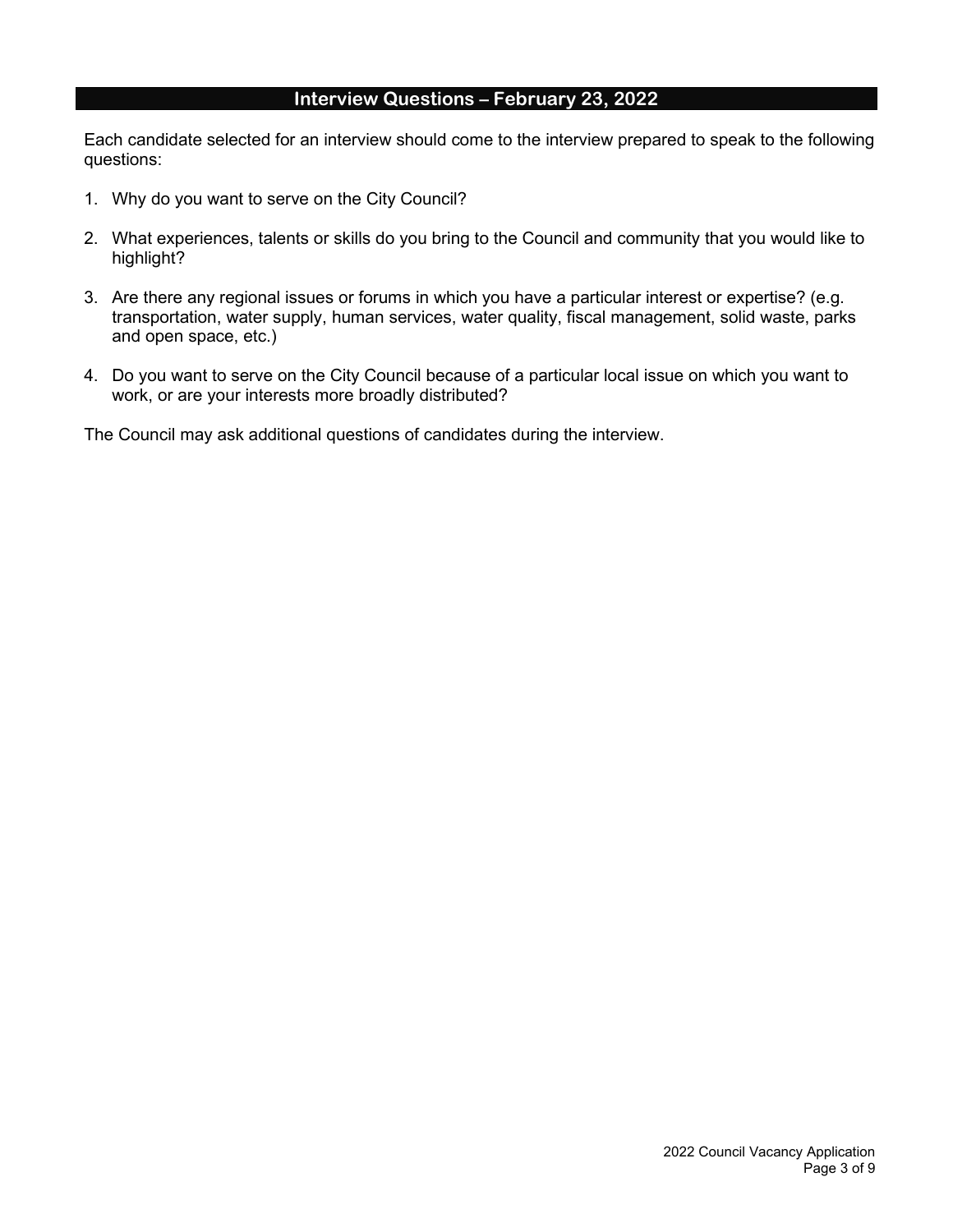### **APPLICATION FOR APPOINTMENT TO OAK HARBOR CITY COUNCIL POSITION NO. 3**

| <b>Applicant Information</b>                                                                                                                                                                                                         |                                                             |  |  |  |
|--------------------------------------------------------------------------------------------------------------------------------------------------------------------------------------------------------------------------------------|-------------------------------------------------------------|--|--|--|
|                                                                                                                                                                                                                                      | (Please type or print)                                      |  |  |  |
| Applicant Name <b>Contract Contract Contract Contract Contract Contract Contract Contract Contract Contract Contract Contract Contract Contract Contract Contract Contract Contract Contract Contract Contract Contract Contract</b> |                                                             |  |  |  |
| <b>Residence Address</b>                                                                                                                                                                                                             | <u> 1980 - Jan Alexandri, fizikar matematika (h. 1980).</u> |  |  |  |
| <b>Mailing Address</b><br>(If different)                                                                                                                                                                                             |                                                             |  |  |  |
| Home Phone<br><u>and the state of the state</u>                                                                                                                                                                                      | Cell Phone <u>___________</u>                               |  |  |  |
| E-mail Address                                                                                                                                                                                                                       |                                                             |  |  |  |
| Are you registered to vote within Island<br>County, City of Oak Harbor?                                                                                                                                                              |                                                             |  |  |  |
| Date of Residency within Oak Harbor<br><b>City Limits</b>                                                                                                                                                                            |                                                             |  |  |  |
| Have you continuously lived in Oak Harbor<br>City Limits since the Start date above?                                                                                                                                                 |                                                             |  |  |  |
| Do you meet the Residency Requirements?                                                                                                                                                                                              |                                                             |  |  |  |

### **Résumé**

## **Experience**

Provide the following information for each corresponding labeled section:

a) Name of Institution,

b) Address of Institution,

c) Dates of service and job function(s)

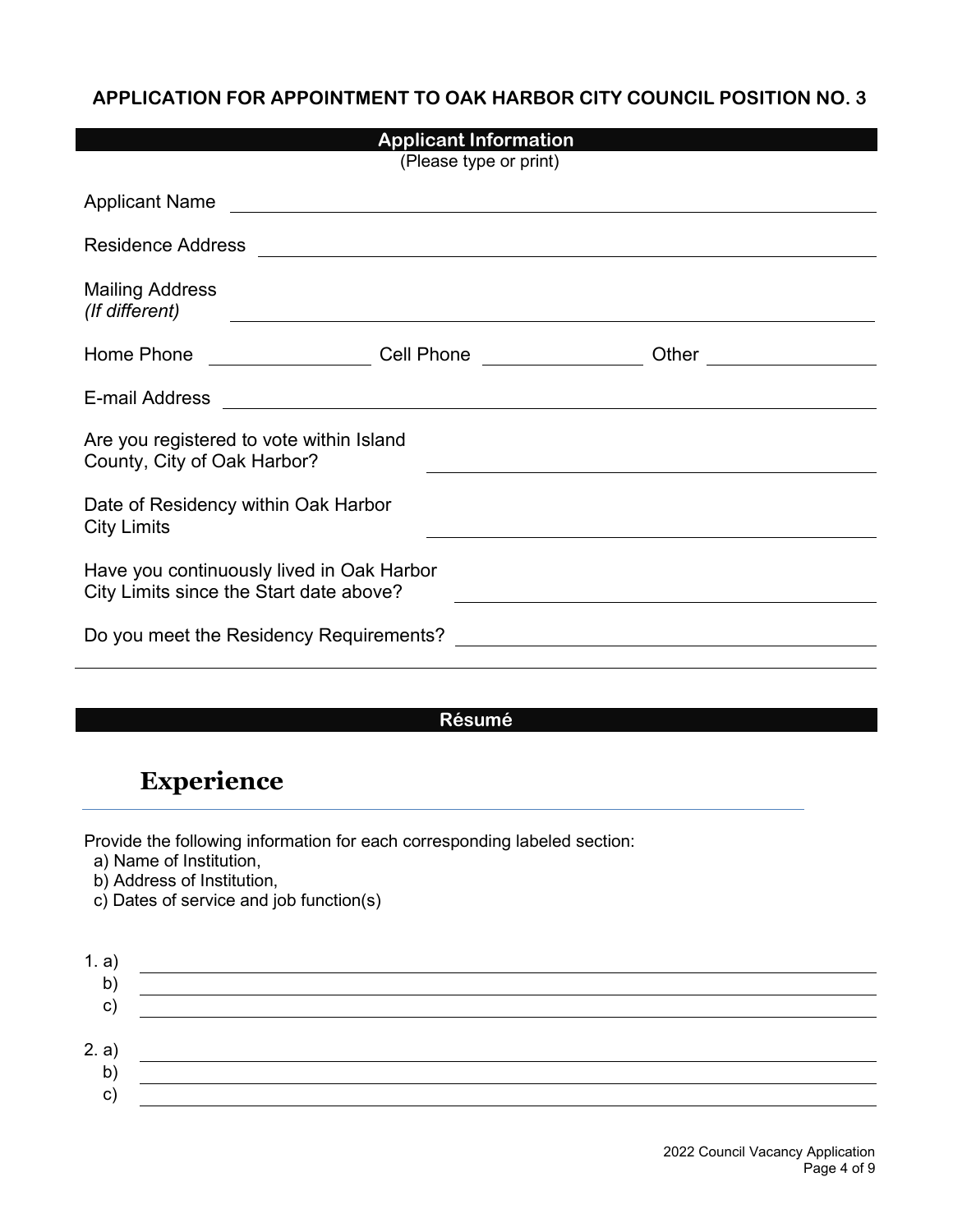| 3. a)         |  |
|---------------|--|
| b)            |  |
| $\mathbf{c})$ |  |
|               |  |
| 4. a)         |  |
| b)            |  |
| $\mathsf{c})$ |  |
|               |  |
| 5. a)         |  |
| b)            |  |
| c)            |  |
|               |  |
| 6. a)         |  |
| b)            |  |
| $\mathsf{c})$ |  |
|               |  |
| 7. a)         |  |
| b)            |  |
| $\mathbf{c})$ |  |
|               |  |
| 8. a)         |  |
| b)            |  |
| c)            |  |

## **Education**

Provide the following information for each corresponding labeled section:

a) Name of Institution and location

b) Degree earned, or describe subjects studied

c) Dates of attendance, or year of completion

| 1. a)         |  |
|---------------|--|
| $\mathsf{b}$  |  |
| $\mathsf{c})$ |  |
|               |  |
| 2. a)         |  |
| b)            |  |
| c)            |  |
|               |  |
| 3. a)         |  |
| b)            |  |
| $\mathsf{c})$ |  |
|               |  |
| 4. a)         |  |
| $\mathsf{b}$  |  |
| $\mathsf{c})$ |  |
|               |  |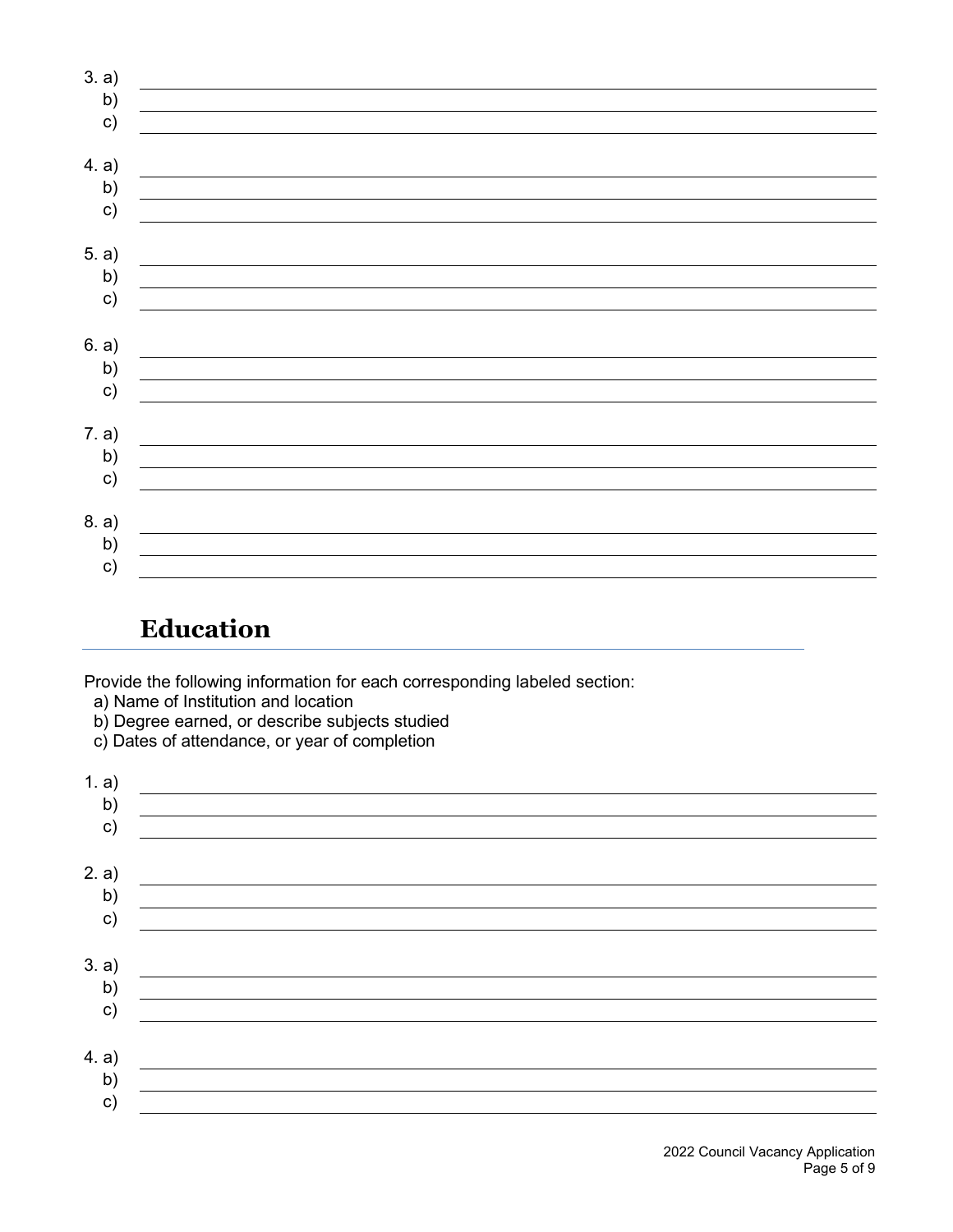- 5. a) b)
	- c)

# **Related Skills**

| 2. |  |
|----|--|
|    |  |
| 3. |  |
|    |  |

<u> 1989 - Johann Stoff, deutscher Stoffen und der Stoffen und der Stoffen und der Stoffen und der Stoffen und der</u>

# **Selected Accomplishments**



### **Supplemental Questions**

Please respond to the following questions regarding your interest in the position of Council Member for the City of Oak Harbor on the following spaces provided:

### **1. Why are you interested in serving as an Oak Harbor City Council Member?**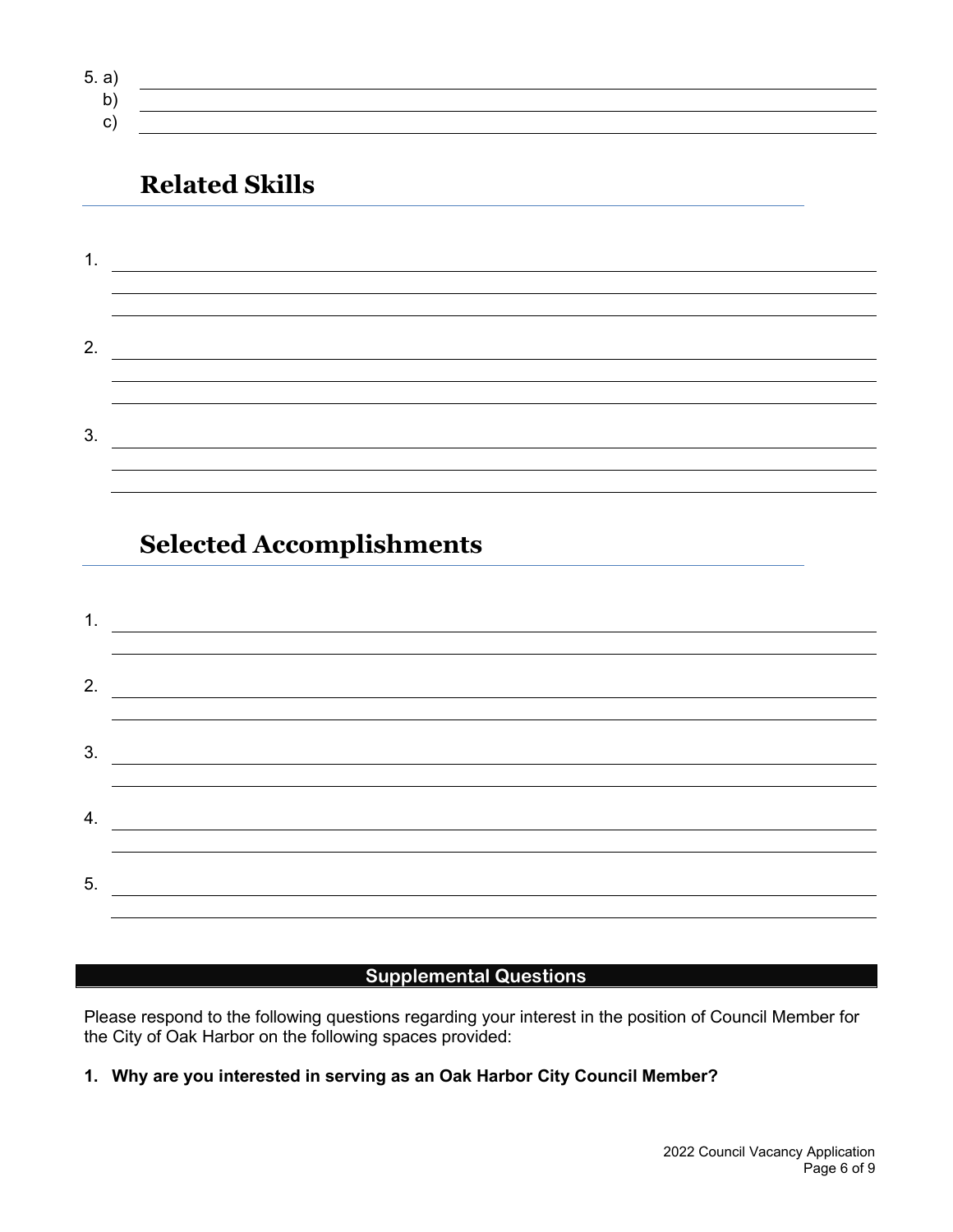**2. What strength would you bring to the Council?**

**3. What are the three highest priorities and/or issues you believe the City needs to address?**

**How would you propose to address these issues?**

**4. Explain your current and past community involvement and/or service on City, non-profit, or public boards, committees, task forces, or commissions and how this has contributed to the Oak Harbor community. Address its relevance to the position of Oak Harbor City Council Member.**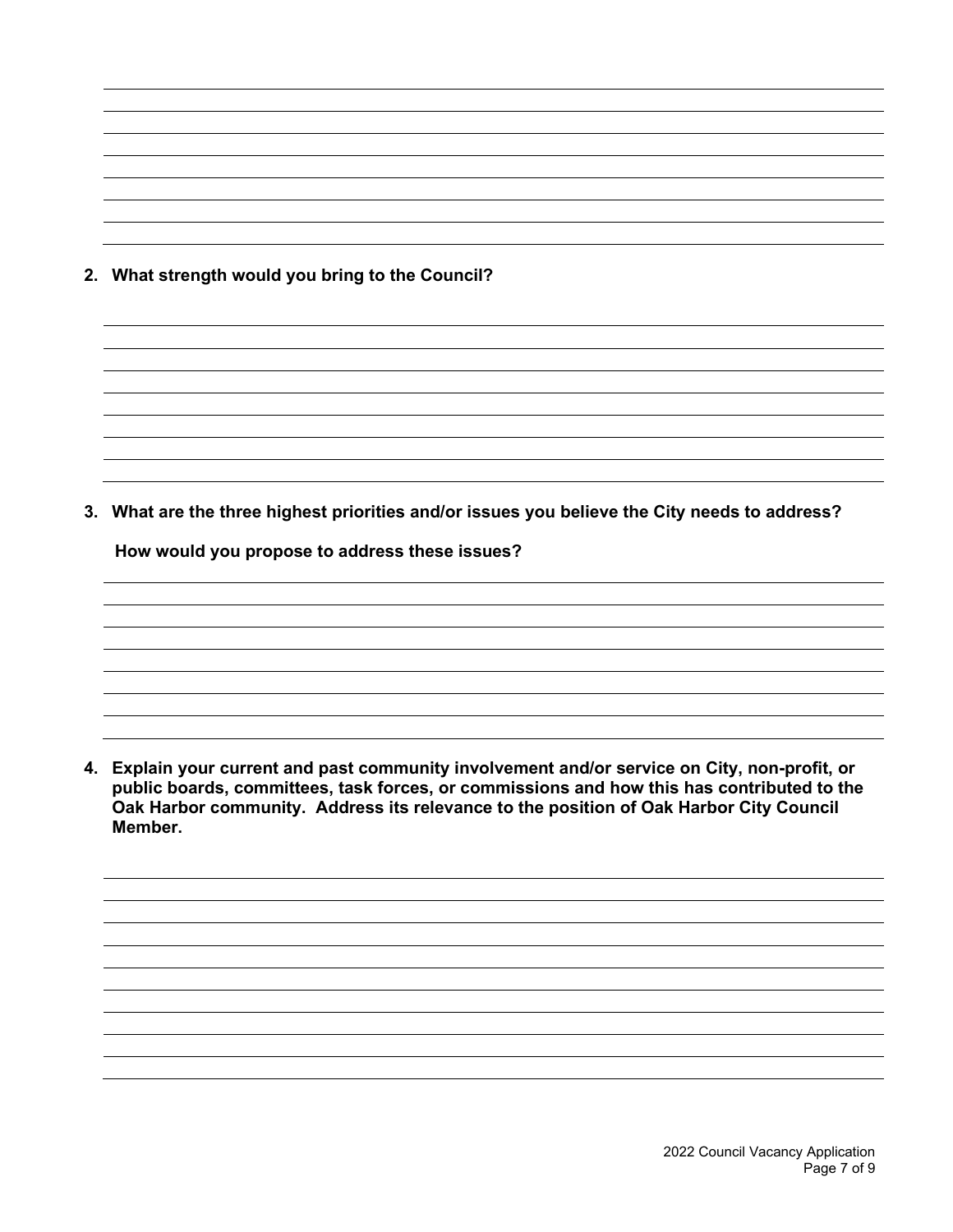**5. What do you wish to accomplish during this appointed term as an Oak Harbor City Council Member?**

**6. What is your vision for our City and community?**

**7. Do you participate in or are involved in any contract(s) with the City of Oak Harbor? Please explain your involvement.**

**8. Do you hold any other elected public office? If yes, please describe the offices held.**